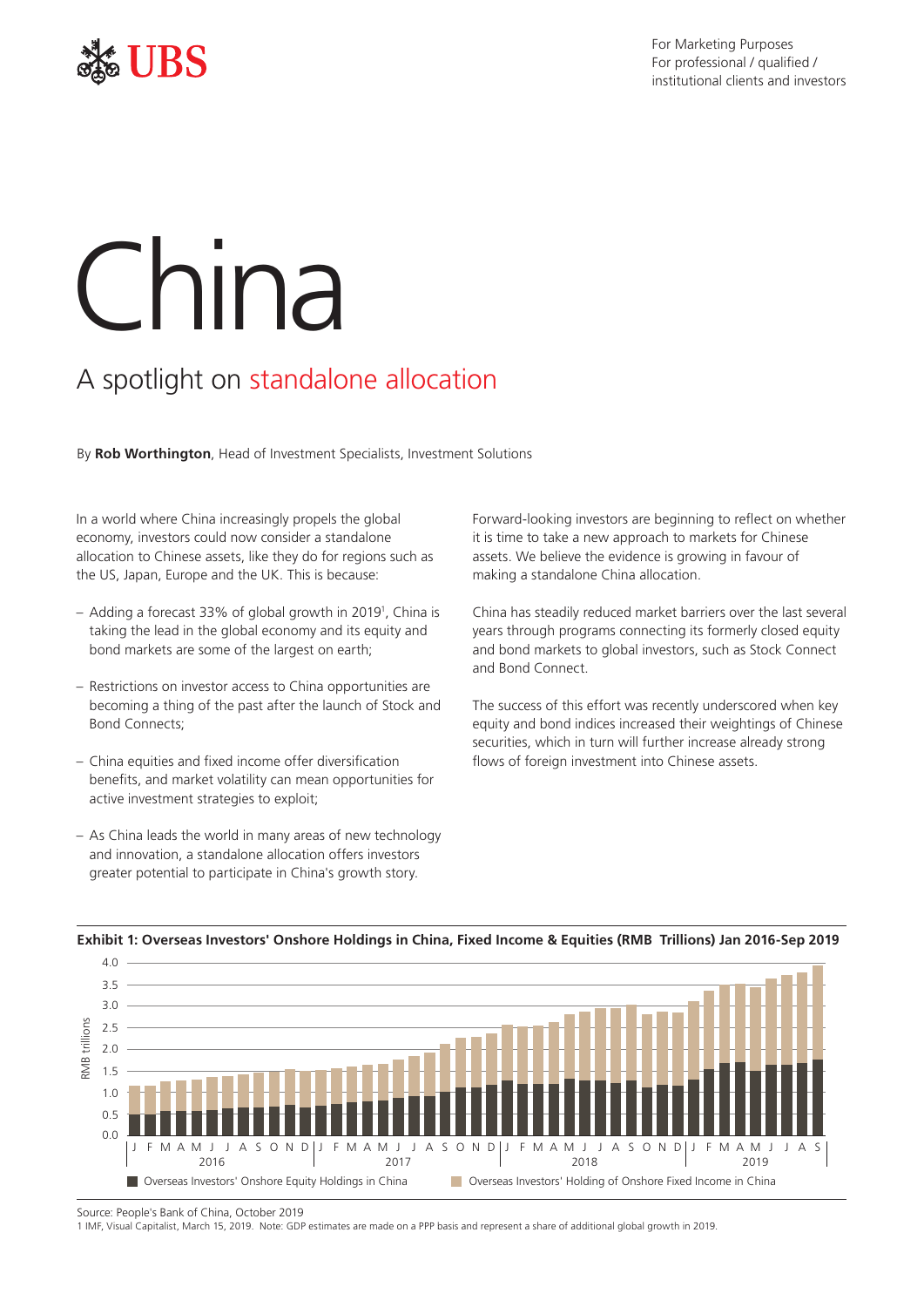On 28th February 2019, the equity index provider MSCI announced it would quadruple the weighting of onshore Chinese companies in its flagship emerging markets index by November 2019, bringing the weight of onshore and offshore Chinese stocks to almost a third of the total emerging market exposure.

The widely followed Bloomberg Barclays Global Aggregate index began a gradual process of adding China onshore bonds from April 1st 2019, – a change which we believe will be followed by other index providers in due course, further

propelling the China onshore market past Japan as the second largest bond market in the world.

To some extent these changes are merely indices playing 'catch up' with a clear theme we at UBS Asset Management have been exploring with our clients for a number of years.

That is, the scale and variety of the opportunities offered by Chinese investments is compelling to investors looking for both market and active returns across asset types.

**Exhibit 2: Bond markets by size (USD Trillions)** November 2018



Source, Bank for International Settlements, November 2018

## **Exhibit 3: Stock markets by size (USD Trillions)**

December 2018



Source: Securities and Futures Commission, Hong Kong, January 2019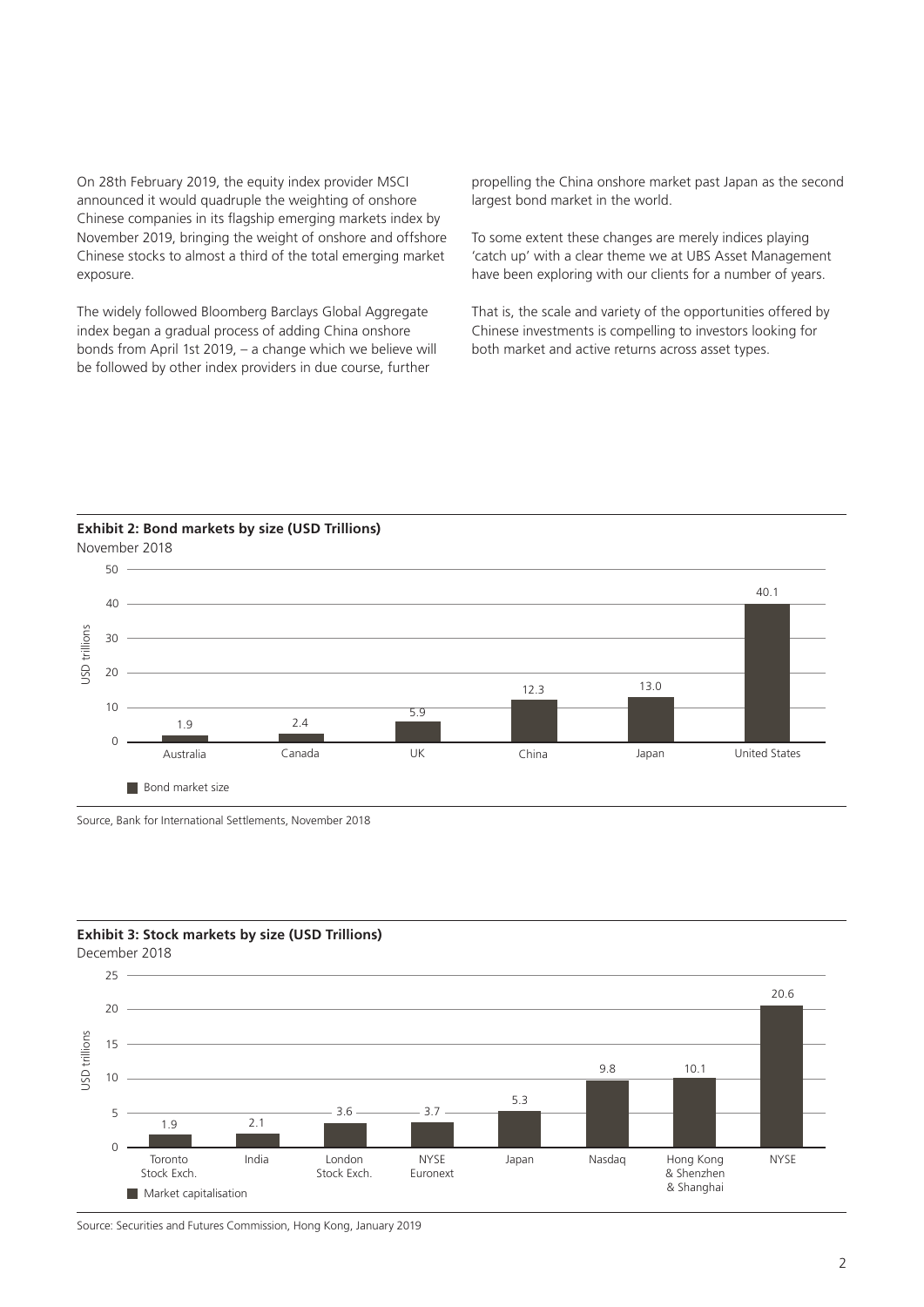# As China takes the lead...

The breadth of these opportunities is perhaps less surprising when we consider the scale of the role played by China today, both across the global economy as well as within sectors which are likely to be at the centre of future economic efforts.

While China is expected to drive 33% of global growth in 2019, and overtake the US as the largest global economy by 20302 , this rise to economic leadership has a range of different dimensions for investors. The direct impact of developments in the ongoing trade negotiations between the country and the US on investor sentiment can itself be taken as emblematic of the key role of China as a trading nation.

Such investments are often looking to capitalise on China's leadership position in new economy areas such as cashless payments, smartphone usage and online data utilisation. When these developments are twinned with the rebalancing of domestic growth towards consumer demand and away from exports and fixed asset investment, it creates exciting possibilities for a wide range of product and service providers.

Looking further afield, China is increasingly seeking to improve infrastructure with other emerging markets in particular, both in terms of physical links and through trade agreements.

While the widely publicised Belt and Road initiative has grabbed most attention, China had concluded 17 global free trade agreements by Q2 2019, negotiated another 14 and targeted nine further deals.

Investments have tended to focus on areas expected to experience high population and income growth, with corporate flows concentrated on areas where the middle class is expected to expand by almost 3 billion people by 2030 $^3$ .

# A standalone approach becomes a matter of course

Many of the factors identified above are not unique to China, of course. However, we increasingly see an argument for starting to consider investments in China on a standalone basis, rather than as part of a wider emerging markets allocation, when setting asset allocation at an overall portfolio level.

The characteristics of the Chinese economy can be seen as different in a number of key ways to other countries classified as emerging markets, both in Asia and beyond:

- $-$  China's scale as the most populous country in the world<sup>4</sup>, the second largest destination for foreign direct investment<sup>5</sup> and the world's largest trading nation<sup>3</sup>;
- The pace of historic and prospective economic growth and the range of policies enacted to refocus the economy with a target of 6.0-6.5% p.a. for domestic growth restated at the National People's Congress in March 2019;
- A leadership position in new industries such as robotics, electric cars, drones and photovoltaic technology, which is increasingly reflected in the make-up of the Chinese stock market.

# Because China's growth is hard to ignore

The chart below shows the changing pace of growth in a number of global economies. In the most recent period, since the global financial crisis, such growth has become more differentiated in terms of both the overall level and rate of change.



### **Exhibit 4: Average GDP Growth by Country (YoY-%)** 2010-2018

Source: IMF, April 2019

2 IMF, Visual Capitalist, March 15, 2019. Note: GDP estimates are made on a PPP basis and represent a share of additional global growth in 2019.

3 UBS Asset Management, January 2019

4 World Bank Open Data, April 2019

5 UNCTAD, January 2019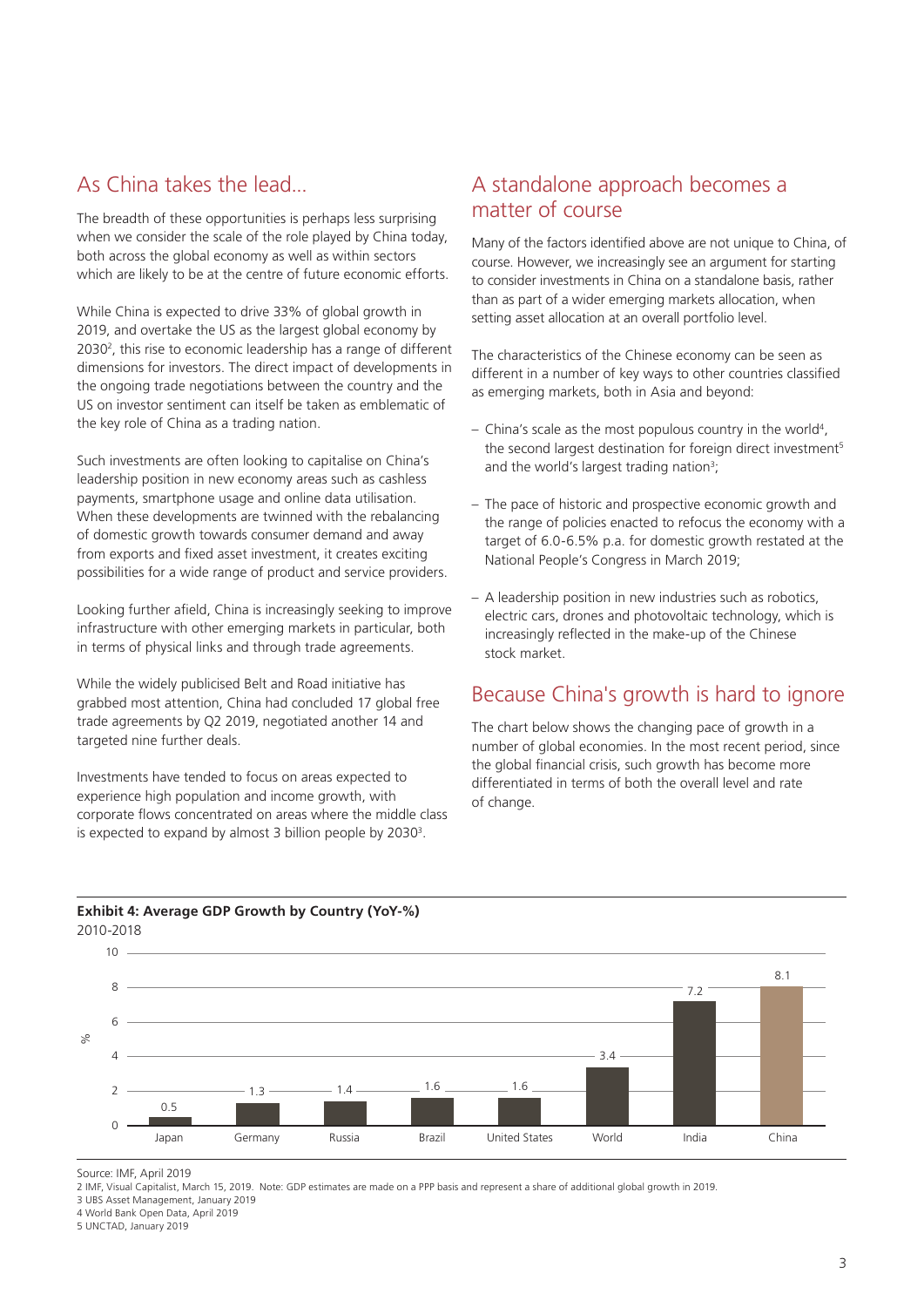Parallels can start to be seen with the differentiated growth rates and drivers of large regional economies in the developed world. Investors often focus on different regional blocs e.g. North America, Europe, UK, Japan, Asia Pacific and so forth when investing in developed markets, particularly in traditional assets such as equities and bonds.

As these same investors start to increasingly differentiate between major emerging markets, it is likely that a similar approach will emerge.

Returning to the forecasts of global growth for 2019 quoted earlier, it might seem a little strange to treat China and India as part of a homogenous block spanning the entire globe, while regarding the US, which is expected to contribute a similar amount to India and half as much to China to this growth, as a completely standalone allocation!

# And the opportunities are too great

In addition, the full range of investment opportunities in China are becoming available to a wider range of investors through changes such as further global index inclusion, expansion of the Stock Connect daily quota and reduction in the number of industries closed to foreign investment.

As Chinese securities increasingly form part of widely-followed indices and hence investor portfolios, there is likely to be greater investor awareness of and comfort with holding such securities, and a move beyond broad exposures to something more targeted. Again, this would be following a pathway which is well-trodden for many developed markets.

# Chinese assets: a good diversifier

For investors looking to better understand the role Chinese assets can play in their wider portfolios, there has been strong diversification benefits from such holdings historically.

This topic is discussed in more detail in the October 2018 issue of Investment Insights published by UBS Asset Management, but below we show the rolling three-year correlation of daily returns for the MSCI China A share index in local currency with the equivalent indices for the MSCI Emerging Markets index, as well as regional variants.

Even when considering the correlation of the A share market with the FM Asia index, correlations have been around 0.5 for much of the period, suggesting some differences in drivers of volatility seen historically. Correlations with other emerging markets regions have been much lower, again offering support for a more granular approach to these exposures



### **Exhibit 5: MSCI China A, Three Year Correlation of Returns with Regional MSCI Benchmarks** Dec 2007-Dec 2019

Source: Bloomberg, January 2020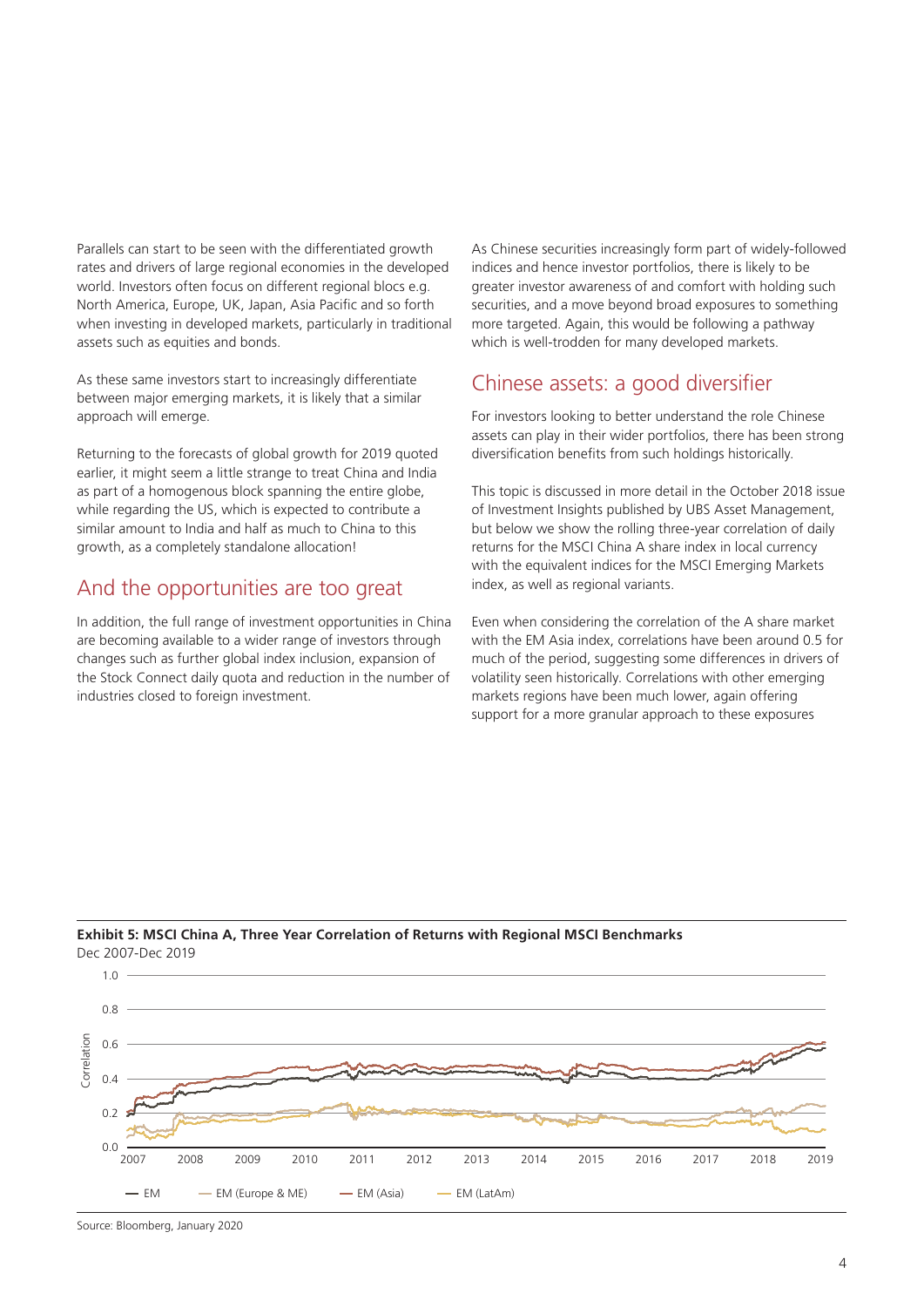

### **Exhibit 6: Correlation of MSCI China ex-A-Shares & MSCI China A-Shares Indices with Global Benchmarks** February 2002-December 2019 (USD)

Source: UBS Asset Management, December 2019

Looking further afield, and over a longer time period, China A shares have low correlation with a much more geographically diverse range of markets, thus offering further support to our belief that China equities offer strong diversification benefits.

# Active management can make the difference in China

Chinese equities have also seen considerable volatility historically, even compared to emerging market benchmarks – often seen as at the riskier end of the spectrum of public equity markets.

While this can be a mixed blessing for investors, both higher levels of overall and cross sectional volatility can create an

attractive playing field for active management. Skilful investors have more scope to position for sharp changes in market thinking and to be rewarded if these positions are proved to be correct.

In a market with a very high proportion of retail ownership by international standards, a focus on fundamental, industry and company research and taking advantage of unconventional sources of information can be rewarded.

Looking to identify industry leaders that will benefit as China transitions towards a consumer based, services led economy can help to uncover investment opportunities.

### **Exhibit 7: MSCI China A, MSCI EM and MSCI World, 60-day volatility of index returns p.a** February 2005-December 2019



Source: Bloomberg, January 2020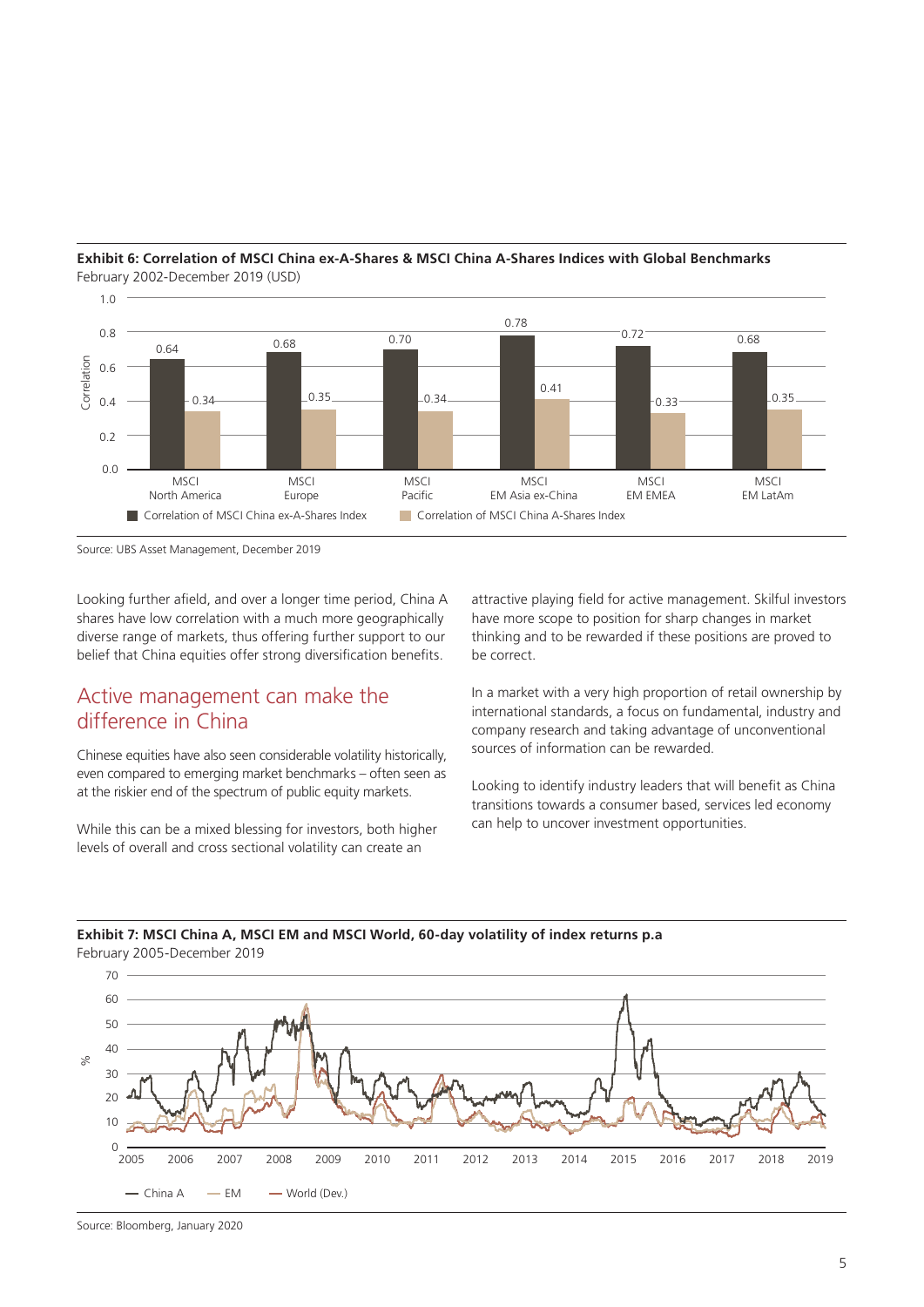Turning to bonds, China now hosts a rapidly growing fixed income market, which is already the third largest in the world and closing in on Japan in second place. As the market continues to broaden beyond government and policy bank bonds, a number of regulatory changes has made it more attractive to overseas investors.

The move by Bloomberg to include Chinese bonds in its flagship global indices is likely to see further strong inflows from such investors, where holdings of onshore bonds have already tripled in just three years.

Again, Chinese bonds can offer diversification benefits to a global fixed income portfolio, with low correlation to other large markets. With yields on offer on government, high quality credit and high yield markets all having fallen in recent months, yield-hungry investors may also be attracted by more tactical considerations.

Chinese bonds have the highest nominal yields among the 10 largest fixed income markets globally despite having delivered strong relative risk-adjusted returns in recent years. Real yields also look attractive, and the cost of hedging Chinese yuan exposure has also tended to fall – providing potential investors with an important risk mitigation tool.

While bond market access and investment has improved dramatically, the market has not been through continuous credit quality scrutiny in the same way that developed market bonds have been. The development of onshore ratings will be of importance to build investor confidence with China's authorities making big steps to bring foreign ratings companies into the market.

As fixed income market participants become more comfortable with investing in China, we believe that bottomup issue selection will be key, as idiosyncratic risks will be prevalent and that's where investors can benefit from having on-the-ground local presence and knowledge.

# Time to consider a standalone approach to capturing China's growth story?

Taking all the discussed factors together, it is clear that the internationalization of China's capital markets is continuing rapidly.

The key for global investors then is how to most effectively capture China's ongoing growth story, and we believe that a standalone investment allocation can increasingly be an effective option for investors.

In part that's because the size of the opportunity is just too big to ignore – China is the most significant driver of global growth and its onshore markets are rapidly surpassing other major global markets in terms of size.

This pattern of growth is likely to differ from other markets, both in emerging and developed regions, in terms of its key drivers, the role China increasingly plays in key new economy industries and the focus on developing links with other emerging economies.

More than that, China equities and fixed income asset classes offer investors diversification benefits compared to other widely-held portfolio allocations, as well as attractive opportunities for active management to add value.

These factors mean that a standalone allocation to China offers exciting opportunities for investors, both within individual asset classes and from an overall portfolio allocation perspective.